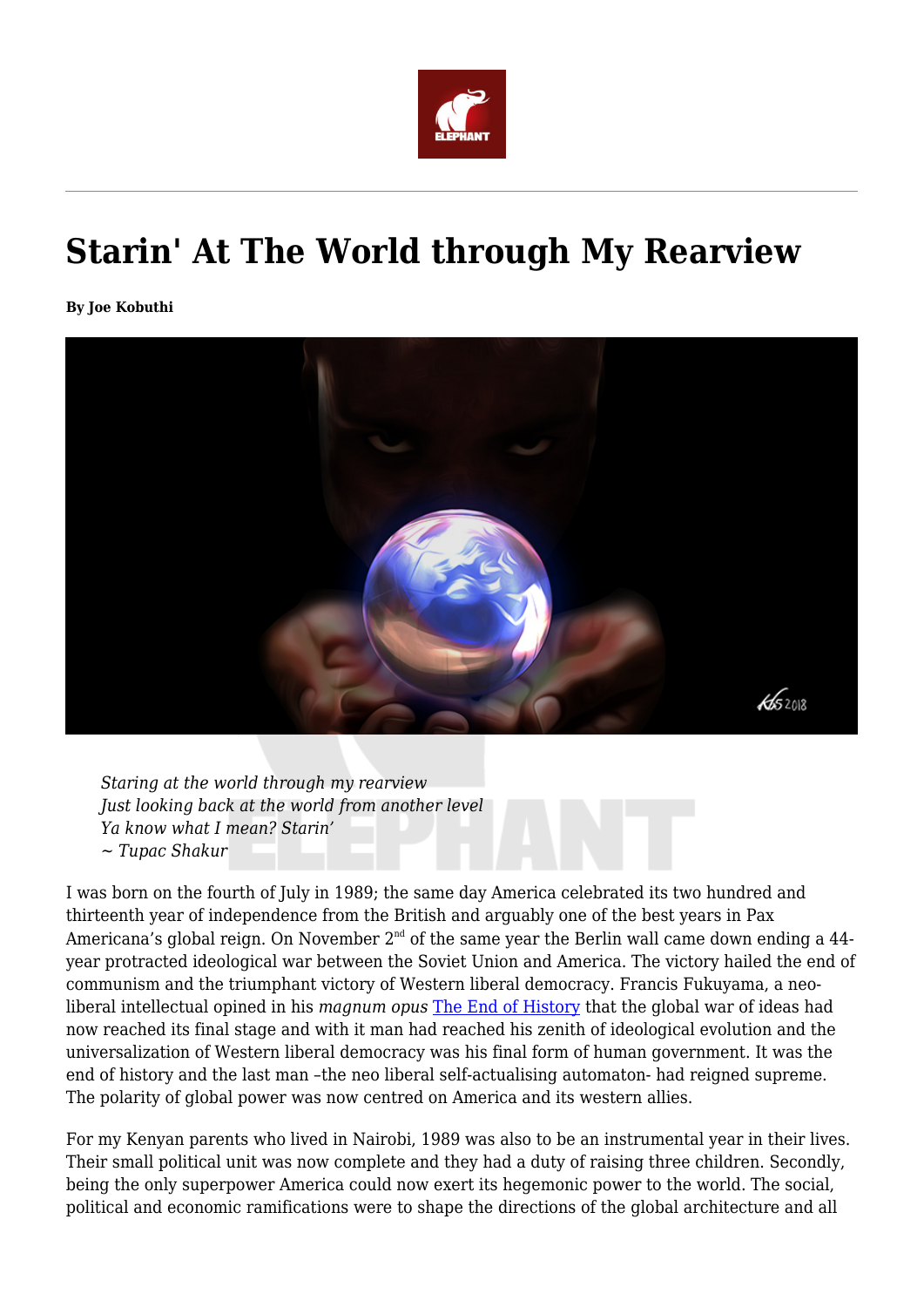actors, my parents included.

Economically, the dictatorial application of the infamous Bretton woods [Structural Adjustment](https://www.amazon.com/Kenya-History-Independence-Charles-Hornsby/dp/1780765010) [Programmes](https://www.amazon.com/Kenya-History-Independence-Charles-Hornsby/dp/1780765010) (SAPs,) that pushed for government cuts on spending, reduced borrowing, inflation and liberalisation of the economy had yielded poor returns for the Kenyan economy. Instead, they led to the closedown or privatisation of unprofitable state owned enterprises -the largest pool of employment to Kenyans-which rendered many people without sources of income. The shortcomings of SAPs, which had not factored that the Kenyan economy then couldn't support an aggressive increase of an indigenous privatisation programme led to a steep increase of unemployment in the country. This led to an outflux of people particularly to the global north in search of greener pastures. And for those who were not able to leave the country for better opportunities, they "limboed" through the system and later on found sources of income through the creation of the informal based "hustler economy" which spread throughout the 90's.

My parents were still fortunate to have steady sources of income but they instantly became the breadwinners not just for the nuclear family but also the wider extended family. Home became the launch pad for most of their siblings who were in their 20s. Without a proper political and economic programme at the state level, a form of egalitarianism, as was in my family, occupied that vacuum in many households and communities to withstand the failure of political imagination as espoused by the State and the western backed International Financial Institutions (IFIs)

[Politically,](https://www.amazon.com/Kenya-History-Independence-Charles-Hornsby/dp/1780765010) with the end of the Cold War the most radical changes in world politics were to take place. In Kenya, a bandwagon effect of protests, reform and subsequent multi-party elections escalated. Forced by the international community and growing internal dissent, the Nyayo regime implemented political reforms; key among them was the repeal of section 2A, which restored back multi-party democracy. Kenya had its first multiparty election in decades, in 1992.

For my parents voting meant more than just exercising their political freedoms, which had been curtailed by the heavy hand of the Nyayo regime. It was an act to reinstate their right to breathe. You see, ten years prior, my parents bore their first child in very ominous circumstances. My mother went into early labour on August  $2<sup>nd</sup>$  1982, because she got a panic attack after hearing the gunshots, screams, and police sirens the day before, the day of the failed coup attempt of 1982. The state had denied her her right to breathe. Casting a vote could hopefully atone for its sin.

The 90's also ushered in an expansion of the democratic space in Kenya as observed by the flowering of independent weekly magazines, the emergence of the first privately owned broadcast media outlet, Kenya Television Network in 1990, and the rise of Non Governmental Organisations (NGOs) which attempted to execute collective political or economic activities outside the state. Moreover, the opposition was now publicly challenging state dominance.

In spite of all the political reforms and a growing opposition challenging the excesses of the Moi regime, my parents never engaged in any form of political discourse. It was an unwritten taboo. Somehow it was as if the idea of an omnipresent and omniscient regime that could hear and read your private thoughts was engrained in their psyches. Perhaps they had imbibed the ethos behind the statement of former Attorney General Charles Njonjo that it was treasonous to even imagine the president dead. Talking politics meant making life harder than it was already was. Besides, neoliberal democracy had now schooled them that the market forces would solve everything.

Culturally, the broader availability of mass media, personal computers, the Internet had dramatic changes inside Kenya. For my generation, the aggressive uptake of western culture mores through music and movies would shape our worldviews as teenagers and into adulthood. But also, they provided for a great coping mechanism and escape from the hard political and economic conditions.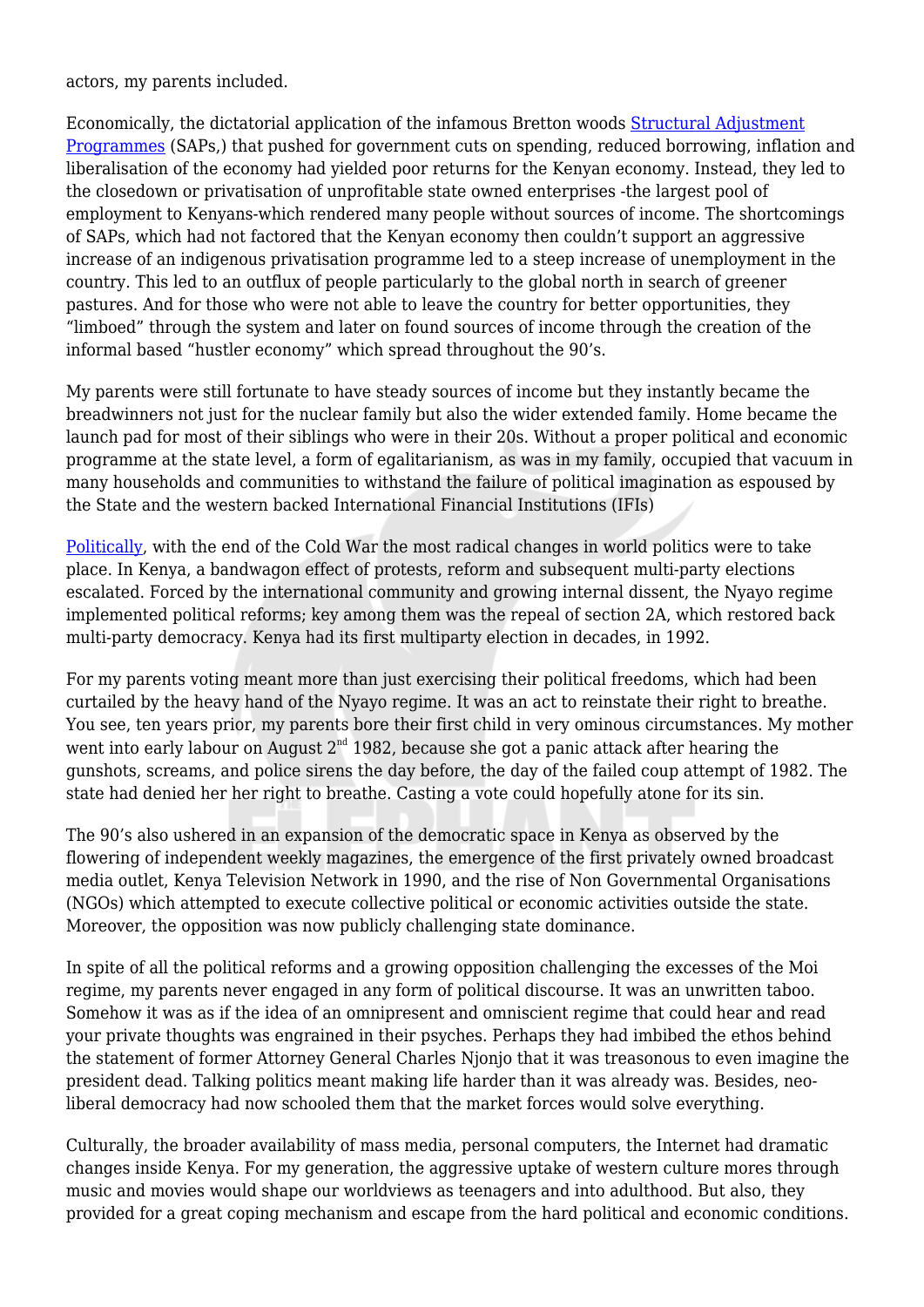The Millennia (Y2K) like all new things was received with much euphoria. The Jubilee 2000 debt relief campaign had managed to push for the cancellation of foreign debt and countries, particularly in the developing world had their debts pardoned. Kenya was a beneficiary. It was also preparing for an election two years away, where Moi would finally leave office. More than two decades in.

The Election of 2002 shifted something albeit momentarily in Kenya. The National Rainbow Coalition (NARC) spearheaded by former President Mwai Kibaki promised to deliver a future for the prosperity of all Kenyans. We believed them. The excitement was palpable. Kenya had finally made it. Moi was gone. We were *unbwogable*. The competency and liberal stance of the regime struck a chord at home. For the first time my parents talked politics. My dad in his euphoria during the vote count leapt towards the television as they were showing the results for his constituency and said; "This vote is mine" The sense of pride was admirable.

After that, political conversations became a staple at the dinner table, it was acceptable to agree, it was fine to disagree, and it was also alright to be neutral. My intellectual journey commenced here. Henceforth, politics became just that, politics. It didn't rule our lives. Besides, the [economy](https://www.amazon.com/Kenya-History-Independence-Charles-Hornsby/dp/1780765010) was doing well. A disappointing 2.9 per cent growth in GDP in 2003 became 7.1 per cent in 2007, the highest in 20 years. It was the strongest period of sustained growth for decades, and reflected improvements in virtually every sector of the economy. The government too delivered on its promise of free primary education, improved road and public works, transport, security and health services in the country. And despite the regimes failure to address the issues of ethnicity, land and corruption, for the most part Kenyans were content with their liberal and competency logic. Hence the [reason](https://www.nation.co.ke/oped/opinion/Jubilee-like-Moi-regime-scores-a-zero-/440808-2638032-kdoqpn/index.html) most people view Kibaki's regime more favourably than any other of the three regimes despite his big failures that almost cost the country its life after the 2007 post election crisis.

Surprisingly, even after our darkest moment during the [Post Election Violence](https://lawexplores.com/the-post-election-violence-and-immediate-aftermath/) (PEV) of 2007/2008, which caused the death of at least 1,133 people, the rape of 3,000 and the internal displacement of 500,000 people, Kenyans still found the resilience and hope that led to one of our finest moments in our history. Then, on August  $27<sup>th</sup>2010$ , President Kibaki, promulgated a [new constitution](https://www.amazon.com/Kenya-History-Independence-Charles-Hornsby/dp/1780765010) in a mass ceremony in Uhuru Park, in front of 10 other heads of state. It was hailed with hyperbole as the start of Kenya's "Second Republic" and a new era of freedom and opportunity.

It was in this liberal era that [civil liberties](https://www.amazon.com/Kenya-Between-Hope-Despair-1963-2011/dp/0300148763) could be exercised en masse. The arts and music scenes expanded. Freedom of worship and expression also became more widespread and it was in this era that Kenya saw the resurgence of numerous churches, mosques and other places of worship. It was also in this liberal era that I saw my dad weep in a church service for the first time. He could finally not only worship freely but also express his vulnerability as a man, which he had been denied in the last 24 years in an illiberal environment. His soul was free. Besides, his problems weren't of the "Siasa Mbaya Maisha Mbaya" kind (A phrase popularised by the Daniel Arap Moi, ironically, which translated to Bad politics, Bad Life). Like a good son, these made me want to express myself like my father. I finally did but in a much deeper way. I went into the clergy so that I could be vulnerable, I could worship but more importantly I could be free.

At the beginning it was fulfilling, lives were changed, people were hopeful for the future and importantly, they begun to dream. Then something happened along the way, a new political dispensation came to the fore. A mirror image to the previous one, but only in form. Its substance was different but at the time few saw through the emperors new dress. It was embroidered with a youthful face and a digital hue. Nevertheless, something about it was grim and familiar but like all horrific experiences, the Kenyan psyche had buried it deep within its subconscious.

At that time, still a budding clergyman in my early twenties I was in charge of the prayer team at my local church. I would often receive requests to pray for men and women for various issues. The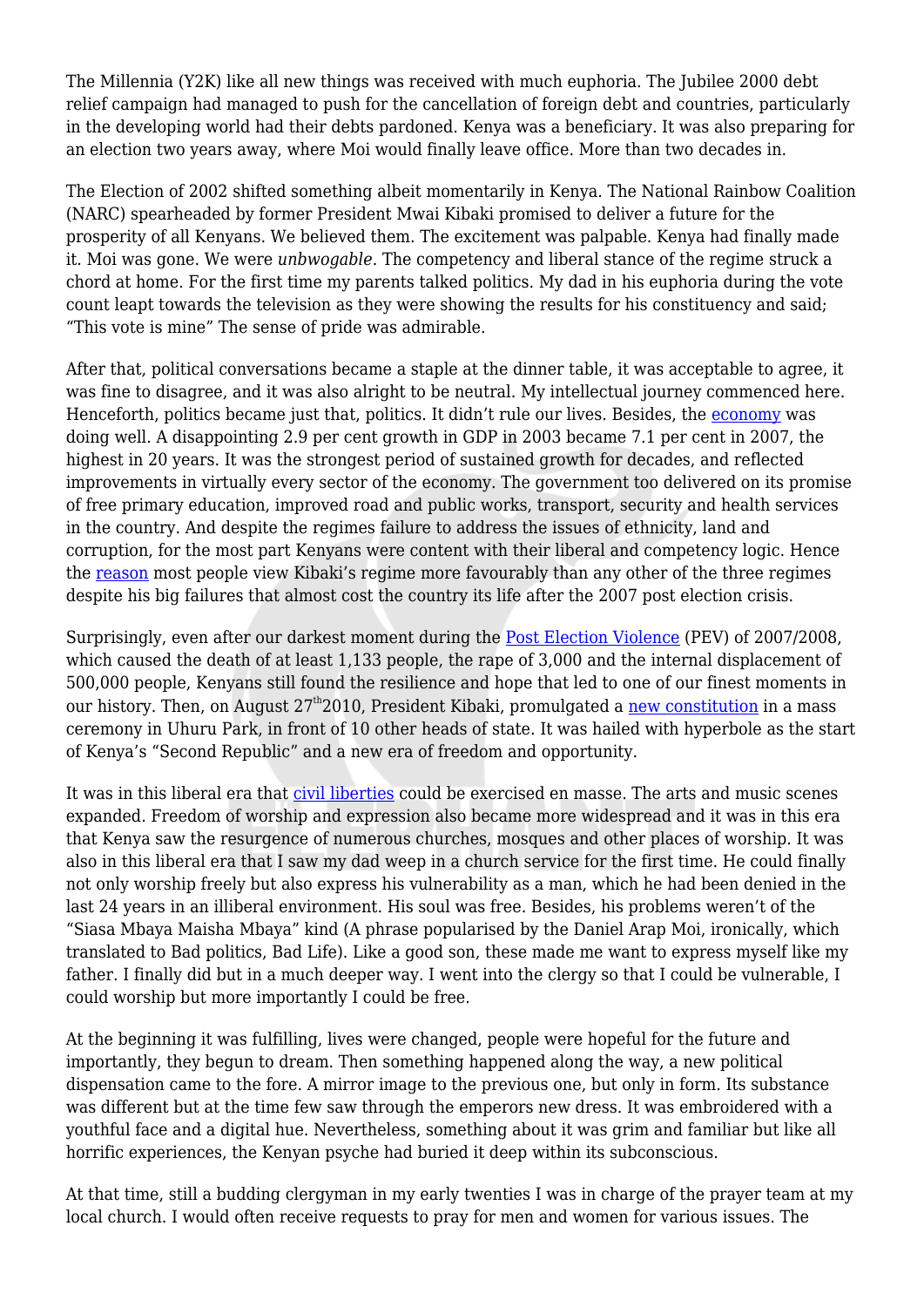congregation members were predominantly from the class that Fanon called the [native](https://www.amazon.com/Wretched-Earth-Frantz-Fanon/dp/0802141323) [intelligentsia](https://www.amazon.com/Wretched-Earth-Frantz-Fanon/dp/0802141323). Their issues were mainly of the kind that gives them bargaining power and stability in their racketeering endeavours: It was a job they wanted, or a promotion, or a business deal, or that relationship which they hoped to take to the next level to earn their place as a married man/woman –the kind of social sanction that bestows honour, prestige and privilege in a colonial state.

With the new regime, their supplications changed as well. In their inner sanctums of their confessions and supplications they confided in me. They were deeply seeking to understand what had happened to the dream that they saw their parents lurch to in 2002 when NARC took power; they also wanted to understand how the silence that they were all too familiar with had cropped back to their social architecture. A wound they had inherited from their parents that they thought their university education, social media and being part of the global community would save them from was reeking pus of a past that reminded them of their present reality.

They were back to the future. And unfortunately for them, the self-censorship of the church "body politic" coupled with a lack of a model or ideal of political engagement—an organizing theory of social action, to address their existential concerns left them only the more helpless and hapless. Disillusioned, angry and unable to help my peers, I left the clergy.

The [millennial generation](https://en.wikipedia.org/wiki/Millennials) (a term widely credited to authors William Strauss and Neil Howe to categories those people born between 1980 and early 2000's) is perhaps the most slandered generation in our recent memory and in the same token, greatly misunderstood. [Mention](https://highline.huffingtonpost.com/articles/en/poor-millennials/) "millennial" to anyone over 40 and the words entitled, spoilt, lazy and indisciplined will come back at you within seconds as some of the choice clichés used to describe millennials. We've all heard the [statistics.](https://www.nation.co.ke/news/The--me-me--group-that-has-paused-life-s-milestones/1056-4375798-12xpuri/index.html) We are delaying marriage and home ownership and having children for longer than any previous generation. And, according to The Olds, our problems are our entire fault. This is what it feels like to be a millennial. Not only are we screwed, but also we have to listen to lectures about our folly from the people who screwed us.

But generalizations about millennials, like those about any other arbitrarily defined group, fall apart under the slightest scrutiny. Contrary to the cliché, majority of millennials are not university graduates, can't lean on their parents for help and they are not lazy or entitled. Every stereotype of our generation applies only to the tiniest, richest, Kenyan elite sliver of young people. And the circumstances we live in are more dreadful than most people realise.

For instance, after the 2007/ 2008 global economic collapse the impact of the financial crisis was transmitted to [African economies](https://carnegieendowment.org/2009/04/15/impact-of-financial-crisis-on-africa-pub-22995) not through the credit crunches and liquidity freezes that strangled advanced and emerging economies, but rather through the global recession that followed. Low commodity prices, depressed external demand, and declining remittances wreaked havoc. African economies suffered about \$578 billion in lost export earnings over the two years after the collapse, representing 18.4 percent of GDP and five times the aid to the region over the period. Oil exporters suffered the largest losses, with a shortfall of \$420 billion. Capital inflows, tourism receipts and remittances all declined in parallel, and trade financing plummeted significantly. The effect of that massive external shock on growth and poverty was severe. Kenya recorded its highest unemployment rate in 20 years as observed by the [Euromoney institutional investor report.](https://www.ceicdata.com/en/indicator/kenya/unemployment-rate)

For millennials who were entering the workforce in a broken economic system, the economic recession had a profound effect on the development of their [careers](http://www.startribune.com/how-the-recession-split-the-millennial-generation-into-haves-and-have-nots/422810293/). We have had to contend with competing for the extremely few entry, low paying slots and acquiring jobs outside of our areas of training as observed by a [study](https://www.nation.co.ke/news/Too-many-graduates-but-where-are-the-jobs/1056-2484168-5jihes/index.html) conducted in 2014. The [study](https://www.nation.co.ke/news/Too-many-graduates-but-where-are-the-jobs/1056-2484168-5jihes/index.html) titled *Universities, Employability and Inclusive Development* also revealed that it takes a university graduate an average of five years to secure a job in Kenya. And if this is the case for our Kenyan graduates, the special 1% of our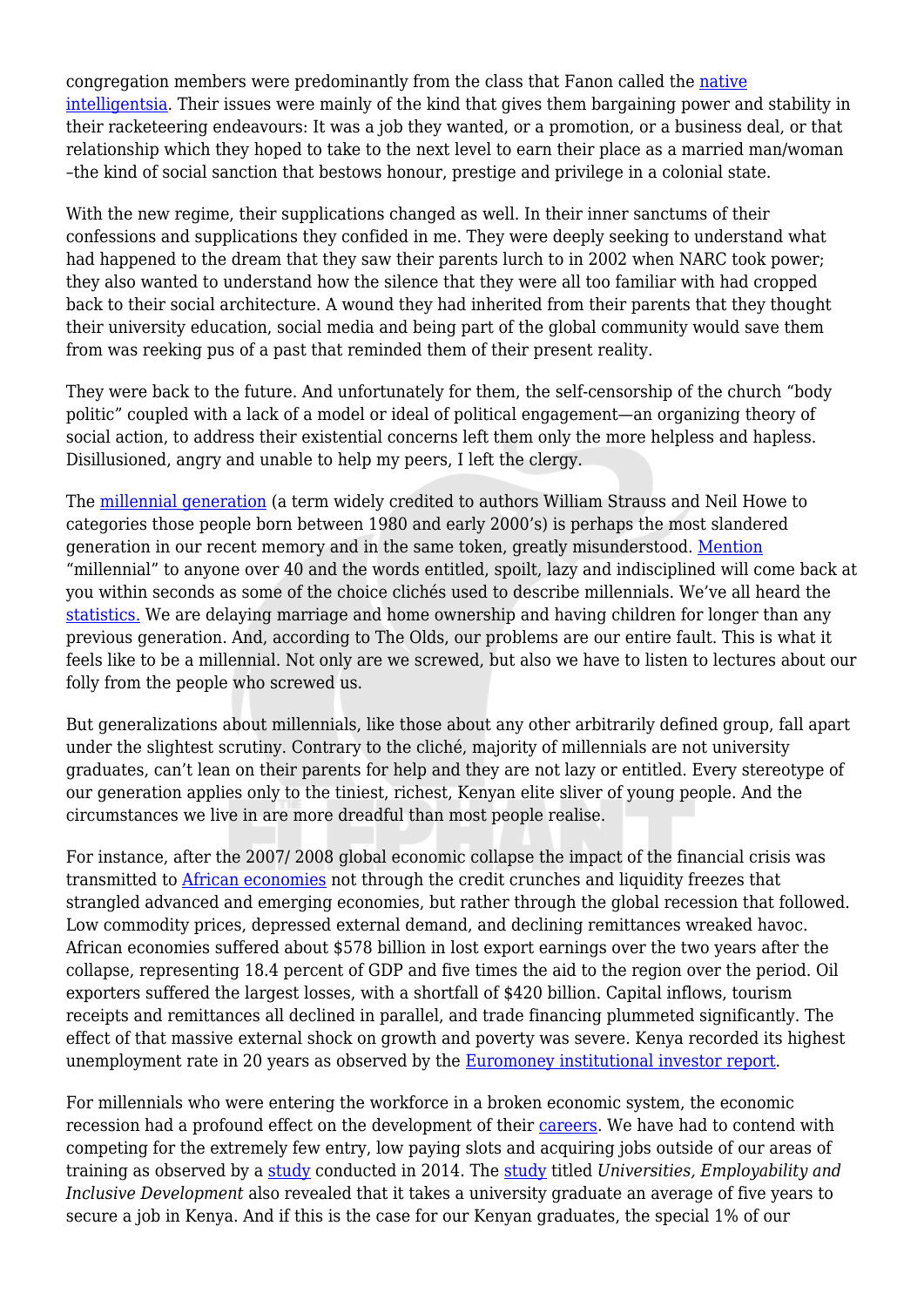population then we can only attempt to imagine the grotesque realities for the rest 99%. And Like the "hustler economy" of the 1980's and the 1990's, today's unemployed have taken to the "gig economy"- a term that refers to the increased tendency for businesses to hire independent contractors and short-term workers – to help them make ends meet. Its ethical concerns notwithstanding, [Academic writing,](https://www.standardmedia.co.ke/business/article/2001239024/how-kenyans-make-money-through-online-writing) a new and quickly budding sector in which university assignments and projects by college students, particularly in the West are being outsourced to young Kenyan graduates at a fee, is a fitting example of an occupation within the "gig economy" that has provided for employment to many of the Kenyan unemployed youth.

The Western financial crisis of 2007-8 also challenged the foundation stones of the long-dominant neoliberal ideology. It failed the test of the real world, bequeathing the worst economic disaster in seven decades. Today politically and intellectually, it has become obsolete – and spasms of resurgent nationalism are a sign of its irreversible decline. This is why [energetic authoritarian](https://www.theguardian.com/news/2018/apr/05/demise-of-the-nation-state-rana-dasgupta?CMP=share_btn_tw) "solutions" are currently so popular: distraction by war, ethno-religious "purification" the magnification of presidential powers and the corresponding abandonment of civil rights and the rule of law.

In Kenya and Africa, the picture is different. Almost all nations were borne out of the Eurasian conquests. And upon the independence of these states the European elite undertook to manufacture a [native elite](https://www.amazon.com/Wretched-Earth-Frantz-Fanon/dp/0802141323) that after their physical departure they could maintain economic control and extraction over the new-formed states. This *native elite* could never have held such incoherent [quasi states](https://www.theguardian.com/news/2018/apr/05/demise-of-the-nation-state-rana-dasgupta?CMP=share_btn_tw) together without tremendous reinforcement and legitimacy from outside, which was what sealed the lid on the pressure cooker. Today, with the collapse of the prevailing story of mankind –neo liberal democracy, the [west](https://www.theelephant.info/features/2018/01/25/back-to-the-future-africa-and-the-new-cold-war/) has become weak and global powers like America and Britain have adopted a self-isolationist, *real politik* foreign policy posture. Without tremendous reinforcements and legitimacy from the mother countries, countries in Africa are now going through rapid convulsions, as their political elites are unable to control their populations. Most African states have taken to [palace coups](https://www.ft.com/content/dd7d286a-162b-11e8-9e9c-25c814761640) and [elite consolidations](https://theeastafricanreview.info/op-eds/2018/04/14/this-is-what-its-cost-us/) to enforce a type of control within their *quasi states*, though without absolute economic and political sovereignty this can only be temporary.

The ramifications of this for the millennial generation in Kenya are grim. Foremost, with the increasing stringent [immigration laws](https://www.nation.co.ke/news/Many-Kenyans-deported-under-Donald-Trump/1056-4301966-m1vtnz/index.html) by countries in the global north to protect their borders and lock out immigrants, the route taken by the few privileged and educated Kenyans and Africans to migrate to the global North for better opportunities in the late 80's and 90's may prove more difficult for the millennial generation of the same cadre today. Most will have to stay in the country and deal with the internal convulsions.

The breakup of the [superpower system](https://www.theguardian.com/news/2018/apr/05/demise-of-the-nation-state-rana-dasgupta?CMP=share_btn_tw) has led to the implosion of state authority across the Kenyan landscape of economically and politically impoverished people – and the resulting eruptions cannot be contained at all. Destroyed political cultures have given rise to startling "post-national" forces such as Alshabaab, and the retreating west is creating a vacuum which if not managed properly can create fertile ground for entrenchment of such groups and their nefarious activities.

Today, the youth have to contend with dilapidating social services system, a [debt driven](https://www.nation.co.ke/oped/opinion/Jubilee-s-borrowing-binge/440808-4191788-sty2lr/index.html) economy, [an](https://www.nation.co.ke/oped/opinion/Jubilee-like-Moi-regime-scores-a-zero-/440808-2638032-kdoqpn/index.html) [illiberal, incompetent and corrupt regime](https://www.nation.co.ke/oped/opinion/Jubilee-like-Moi-regime-scores-a-zero-/440808-2638032-kdoqpn/index.html), and a collapsing global order -which has no signs of creating a compelling narrative to fashion a desirable future. Yet, with all this factors stacked against the millennial generation I still feel there is a silver lining in our story.

The Kenyan Millennial generation, like none before it is more tech savvy, digitally connected, politically and socially "woke", and by far the most educated generation in postcolonial Kenya to say the least. With these tools at our disposal we have the potential to create a better world for ourselves and for future generations. But this will not come through the mundane economic calculations, the endless solving of technical problems and the satisfaction of consumer demands as